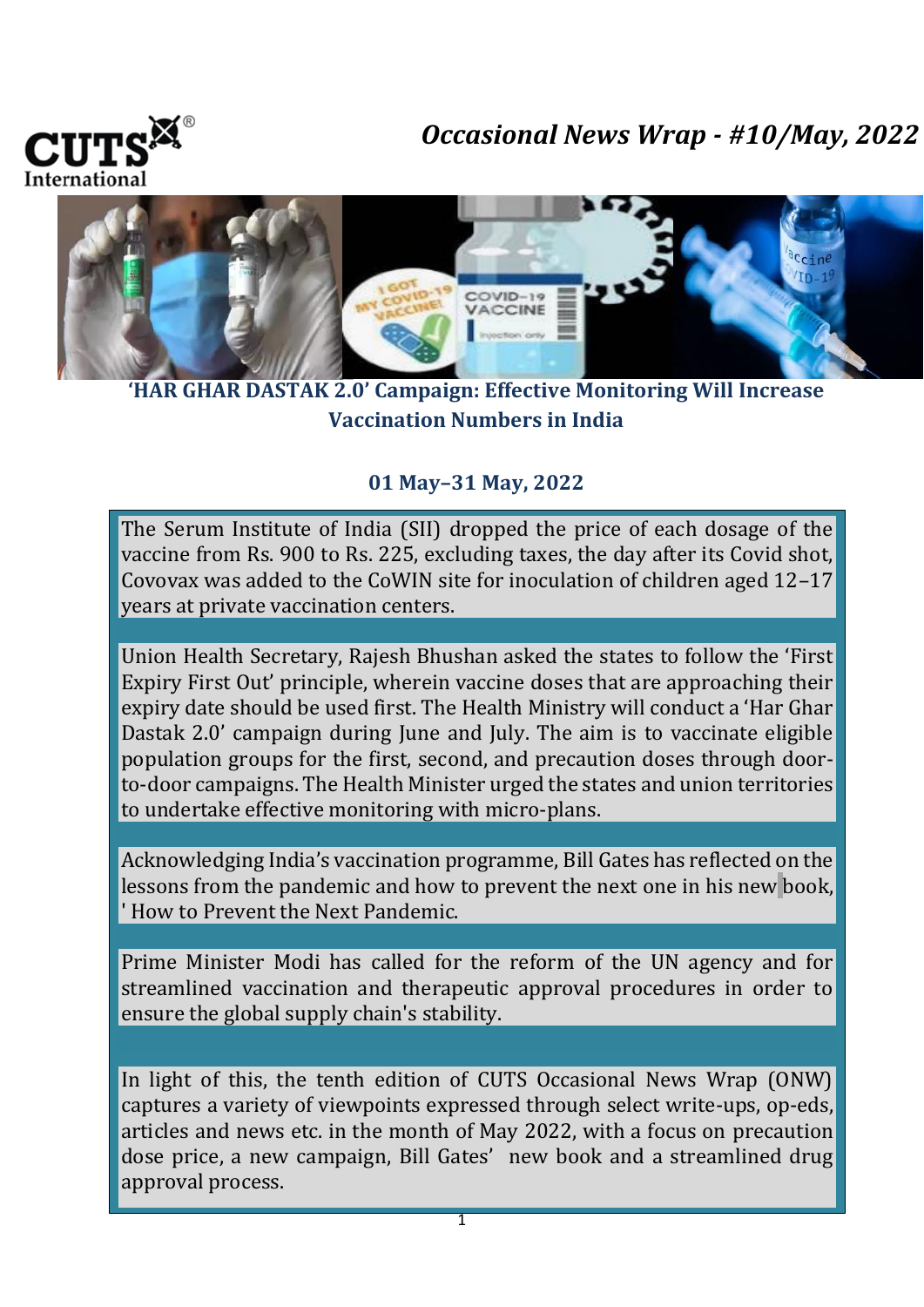|    | Article/Op-ed                                                                                    | <b>Key Takeaway</b>                                                                                                                                                         |
|----|--------------------------------------------------------------------------------------------------|-----------------------------------------------------------------------------------------------------------------------------------------------------------------------------|
| 1. | <b>India's Vaccination Record-</b><br>One of the Best for its Income<br><b>Level: Bill Gates</b> | Since early 2020, the world has been rocked<br>by successive waves of the Covid 19<br>pandemic. Fortunately, the severity of the<br>disease caused by the virus has been    |
|    | By Bodhisatva Ganguli                                                                            | significantly mitigated by widespread<br>vaccination. The development of vaccines,                                                                                          |
|    | May 1, 2022                                                                                      | notably in India, has benefited from funding<br>by the Bill and Melinda Gates Foundation. In                                                                                |
|    | E T Bureau                                                                                       | a new book, ' How to Prevent the Next<br>Pandemic' the foundation's co-chairman Bill<br>Gates reflects on the lessons from the<br>pandemic and how to prevent the next one. |
| 2. | <b>Curbs</b><br><b>Against</b><br><b>Remove</b>                                                  | The<br>Supreme Court of India<br>asked                                                                                                                                      |
|    | <b>Unvaxxed for Now: Supreme</b>                                                                 | governments and private institutions to                                                                                                                                     |
|    | Court                                                                                            | consider recalling orders prohibiting access                                                                                                                                |
|    |                                                                                                  | to services to people not vaccinated against                                                                                                                                |
|    | By Utkarsh Anand                                                                                 | Covid-19, even as it affirmed the efficacy of                                                                                                                               |
|    | May 2, 2022                                                                                      | the vaccines in reducing the risk of mortality.                                                                                                                             |
|    | <b>Hindustan Times</b>                                                                           |                                                                                                                                                                             |
| 3. | <b>Serum Institute Lowers Price</b>                                                              | The Director for Government and Regulatory                                                                                                                                  |
|    | of Covovax                                                                                       | Affairs, SII has communicated to<br>the                                                                                                                                     |
|    | By PTI                                                                                           | government that the firm is reducing the<br>price of each dose from 900 to 225 plus goods                                                                                   |
|    | May 4, 2022                                                                                      | and services tax (GST) for private hospitals.                                                                                                                               |
|    |                                                                                                  |                                                                                                                                                                             |
|    | Healthworld.Com/The                                                                              |                                                                                                                                                                             |
|    | <b>Economics Time</b>                                                                            |                                                                                                                                                                             |
| 4. | Govt.<br><b>Unlikely</b><br>Allow<br>to                                                          | The government is unlikely to allow a booster                                                                                                                               |
|    |                                                                                                  | <b>Different Vaccine as Covid</b> $\vert$ shot that is different from the primary Covid-                                                                                    |
|    | <b>Booster</b>                                                                                   | 19 vaccine, as a study conducted by Christian<br>Medical College, Vellore.                                                                                                  |
|    | By Teena Thacker                                                                                 |                                                                                                                                                                             |
|    | May 11, 2022                                                                                     |                                                                                                                                                                             |
|    |                                                                                                  |                                                                                                                                                                             |
|    | <b>The Economics Times</b>                                                                       |                                                                                                                                                                             |
| 5. | <b>WHO Vax Approval Process</b>                                                                  | Amid an ongoing dispute between India and                                                                                                                                   |
|    | <b>Needs to be Reformed: Modi</b>                                                                | the World Health Organization, PM Narendra                                                                                                                                  |
|    |                                                                                                  | Modi called for reforming the UN agency and                                                                                                                                 |
|    | By Sushmi Dey                                                                                    | approval process for<br>streamlining its<br>vaccines and therapeutics to ensure stability                                                                                   |
|    | May 13, 2022                                                                                     | of global supply chain.                                                                                                                                                     |
|    | The Times of India                                                                               |                                                                                                                                                                             |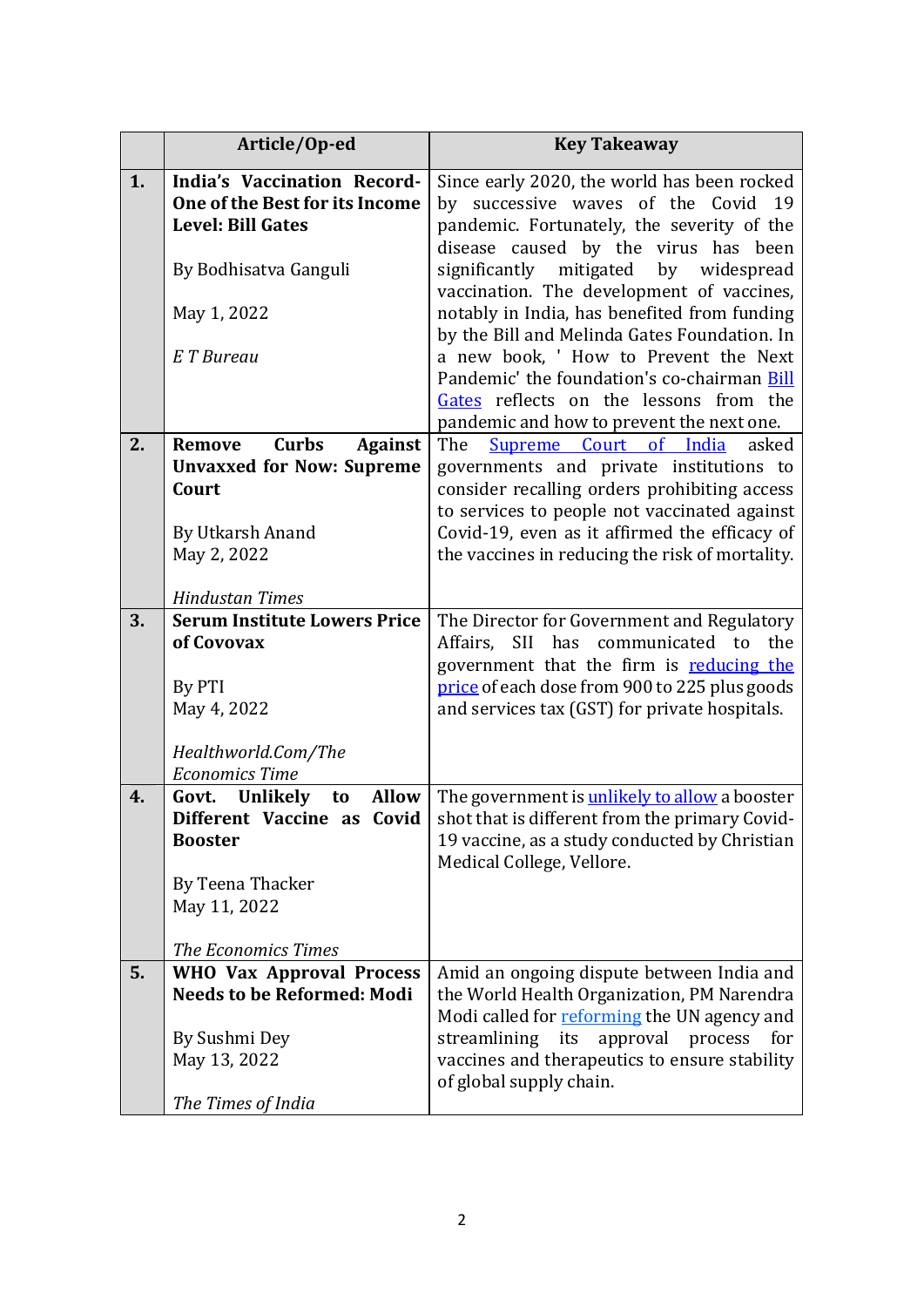| 6.  | Flying Abroad? You Don't                                                        | Indian citizens and students travelling                                                   |
|-----|---------------------------------------------------------------------------------|-------------------------------------------------------------------------------------------|
|     | <b>Have to Wait for Nine Months</b>                                             | overseas can now take the precaution dose as                                              |
|     | for Covid Booster                                                               | required by the guidelines of the destination                                             |
|     |                                                                                 | country. People travelling abroad can now                                                 |
|     | May 13, 2022                                                                    | take the Covid-19 precaution dose, before the                                             |
|     |                                                                                 | end of their stipulated nine month waiting                                                |
|     |                                                                                 | period for the booster shot.                                                              |
|     | The Times of India                                                              |                                                                                           |
| 7.  | <b>More People Opting for Third</b>                                             | There has been an increase in the number of                                               |
|     | Covid Dose in Delhi, since it                                                   | people taking the third Covid precaution                                                  |
|     | was Made Free                                                                   | dose in Delhi after the government made it                                                |
|     |                                                                                 | available for free across age groups, with the                                            |
|     | By Anonna Dutt                                                                  | number of precaution doses administered                                                   |
|     | May 17, 2022                                                                    | over the last one week crossing doses one                                                 |
|     |                                                                                 | and two for the first time.                                                               |
|     |                                                                                 |                                                                                           |
|     |                                                                                 |                                                                                           |
|     | The Indian Express                                                              |                                                                                           |
| 8.  | <b>Confusion as Vax Centres</b><br><b>Travel</b><br>Proof<br><b>Seek</b><br>for | The rules about administration of booster                                                 |
|     | <b>Boosters</b>                                                                 | dose before nine months to those travelling<br>abroad are mired in a lot of confusion.    |
|     |                                                                                 | Primarily, the centre has said that those                                                 |
|     | By Sumitra Deb Roy                                                              | taking precautionary dose need not to                                                     |
|     | May 19, 2022                                                                    | produce any travel documents.                                                             |
|     |                                                                                 |                                                                                           |
|     | The Times of India                                                              |                                                                                           |
| 9.  | <b>Govt. Raises Flag Over Drop</b>                                              | Covid-19 vaccine is a precious national                                                   |
|     | in Covid Vaccination                                                            | resource and there should be no wastage of                                                |
|     |                                                                                 | vaccines at any cost. This must be ensured                                                |
|     | By Priyanka Sharma                                                              | through active monitoring and on basis of                                                 |
|     | May 20, 2022                                                                    | "First Expiry First Out" principle, where<br>doses that expire earlier should be used for |
|     | Mint                                                                            | vaccination first                                                                         |
| 10. | As Pace of Jabs Slows, States                                                   | Raising concerns over considerably slow                                                   |
|     | <b>Told to Plan for Door-to-Door</b>                                            | pace of Covid-19 vaccination across states                                                |
|     | <b>Vax Drive</b>                                                                | and UTs, the centres has urged them to                                                    |
|     |                                                                                 | significantly step up pace and expedite full                                              |
|     | May 21, 2022                                                                    | vaccination<br>coverage<br>all<br>eligible<br>to                                          |
|     |                                                                                 | beneficiaries.                                                                            |
|     | The Times of India                                                              |                                                                                           |
| 11. | <b>Cowin to Host More Vaccine</b>                                               | Discussions are on to repurpose CoWIN                                                     |
|     | <b>Programmes</b>                                                               | platform to accommodate the universal                                                     |
|     |                                                                                 | immunization programme for<br>providing                                                   |
|     | By Priyanka Sharma                                                              | children<br>vaccination to<br>and<br>pregnant                                             |
|     | May 27, 2022                                                                    | mothers against preventable diseases.                                                     |
|     |                                                                                 |                                                                                           |
|     | Mint                                                                            |                                                                                           |